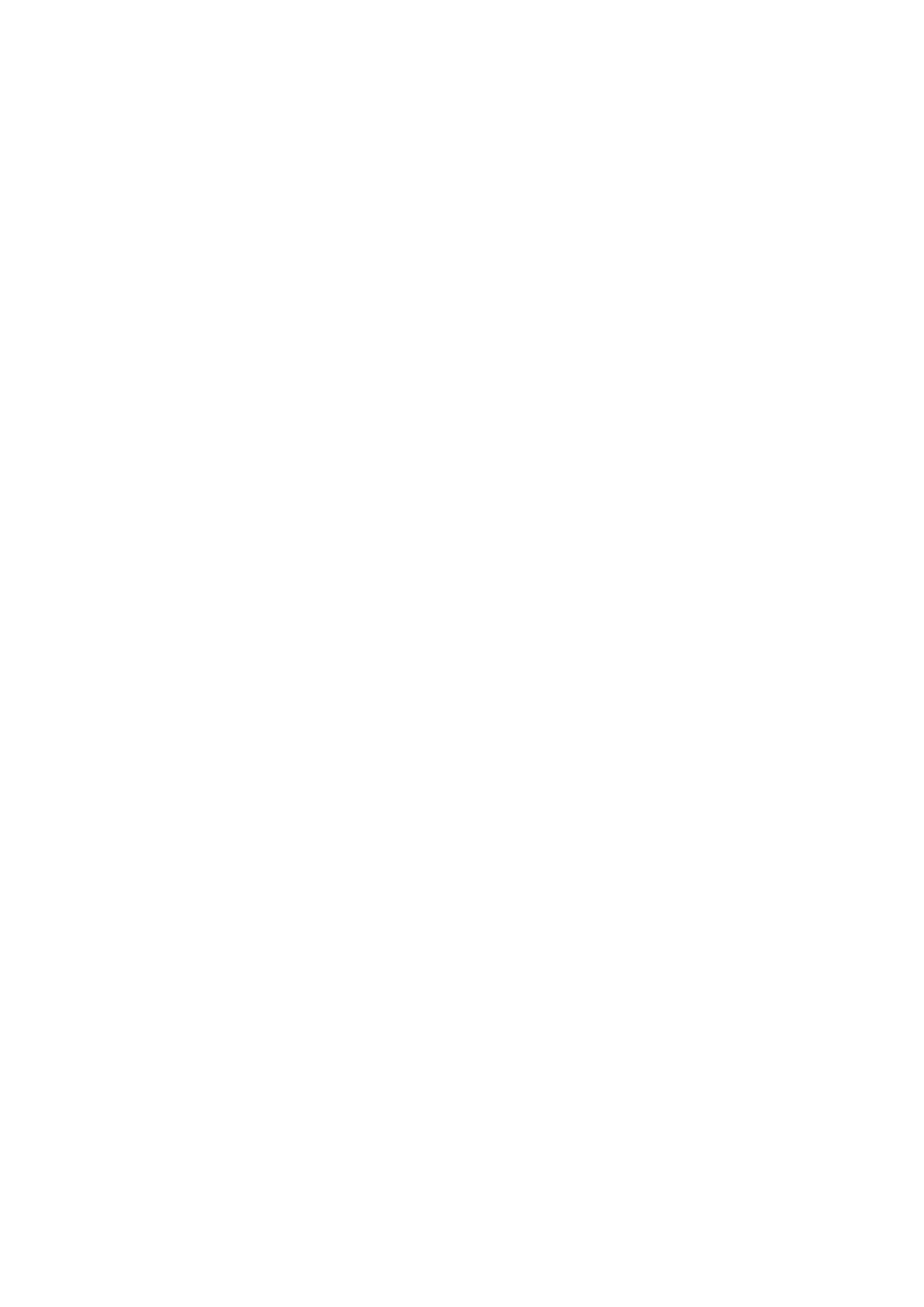The Instrument Landing System (ILS) is an instrument presented, pilot interpreted, precision approach aid. The system provides the pilot with instrument indications which, when utilised in conjunction with the normal flight instruments, enables the aircraft to be manoeuvred along a precise, predetermined, final approach path.

The ILS ground facilities have been categorised by international standardisation as follows:

### *Facility Performance Category I*

An ILS which provides a specified quality of guidance information from the coverage limit of the ILS to the point at which the localiser course line intersects the ILS glide path at a height of 200 ft or less above the threshold. Using this category of equipment and provided that appropriate supplementary ground and airborne equipment is installed and operating, operations can be permitted down to a decision height of 200 ft and with a runway visual range (RVR) of the order of 800 metres.

### *Facility Performance Category II*

An ILS which provides a specified quality of guidance information from the coverage limit of the ILS to the point at which the localiser course line intersects the ILS glide path at a height of 50 ft or less above the threshold. Using this category of equipment and provided that appropriate supplementary ground and airborne equipment is installed and rating, operations can be permitted down to a decision height of 100 ft and with a RVR of the order of 400 metres.

### *Facility Performance Category III*

An ILS which, with the aid of ancillary equipment where necessary, provides the specified quality of guidance information from the coverage limit of the facility to and along the surface of the runway. Using this category of equipment and provided that appropriate supplementary ground and airborne equipment is installed and operating, operations can be permitted with no decision height limitation and without reliance on external visual reference.

It should be noted that some equipment presently used in Australia is not categorised.

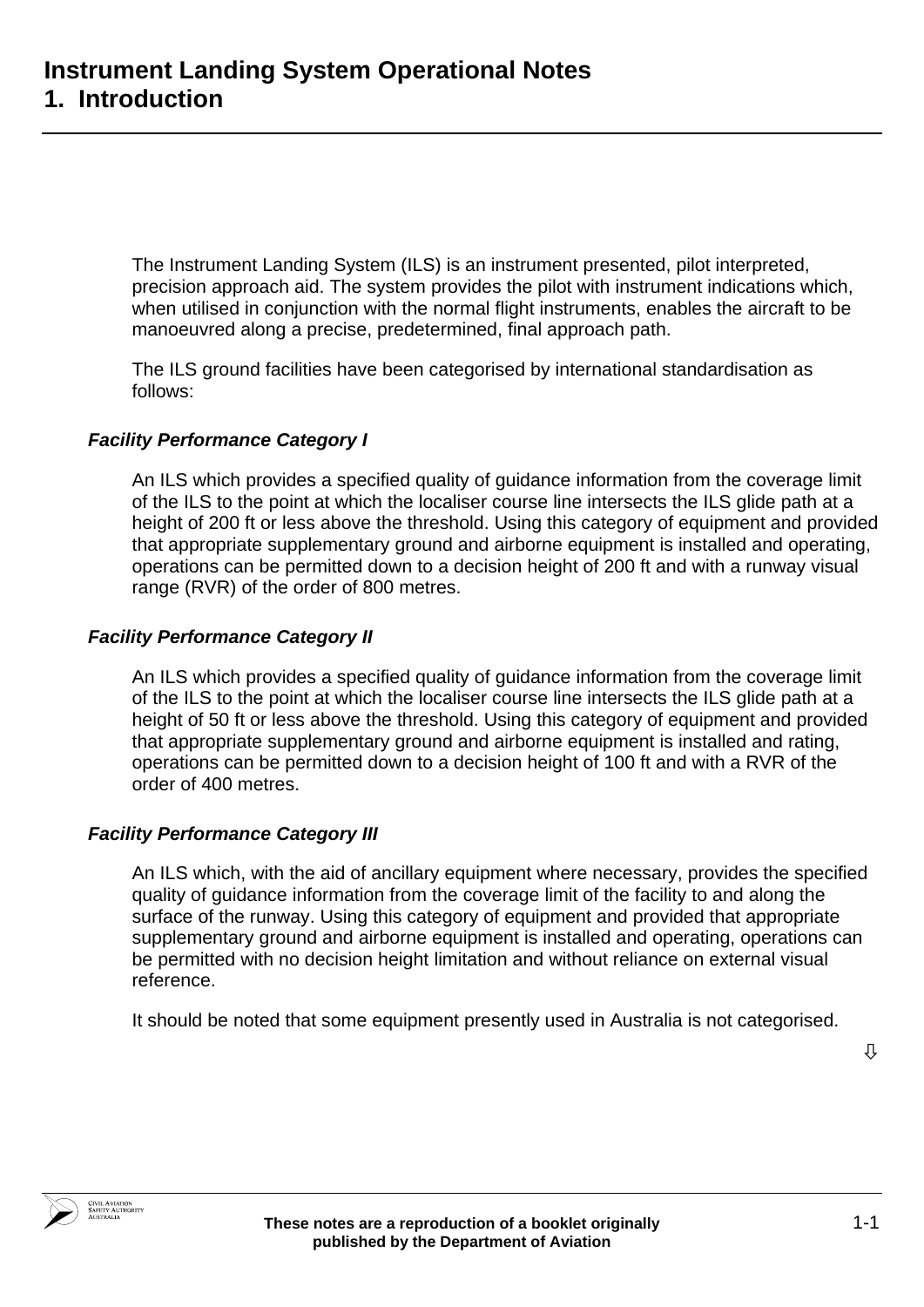There are three main elements in the complete ILS:

- A localiser radio beam to furnish directional guidance to and along the runway
- A glide path radio beam to furnish vertical guidance at the correct descent angle to the runway touchdown point
- Fan markers (outer marker and middle marker). In some cases DME has been authorised for use when markers are not available or cannot be installed.

A suitable radio navigation aid is provided on most installations to assist in interception of the localiser and holding procedures. At some locations two of these aids are provided. This aid can be either a VOR or a low-powered NDB (Locator).



 $\blacksquare$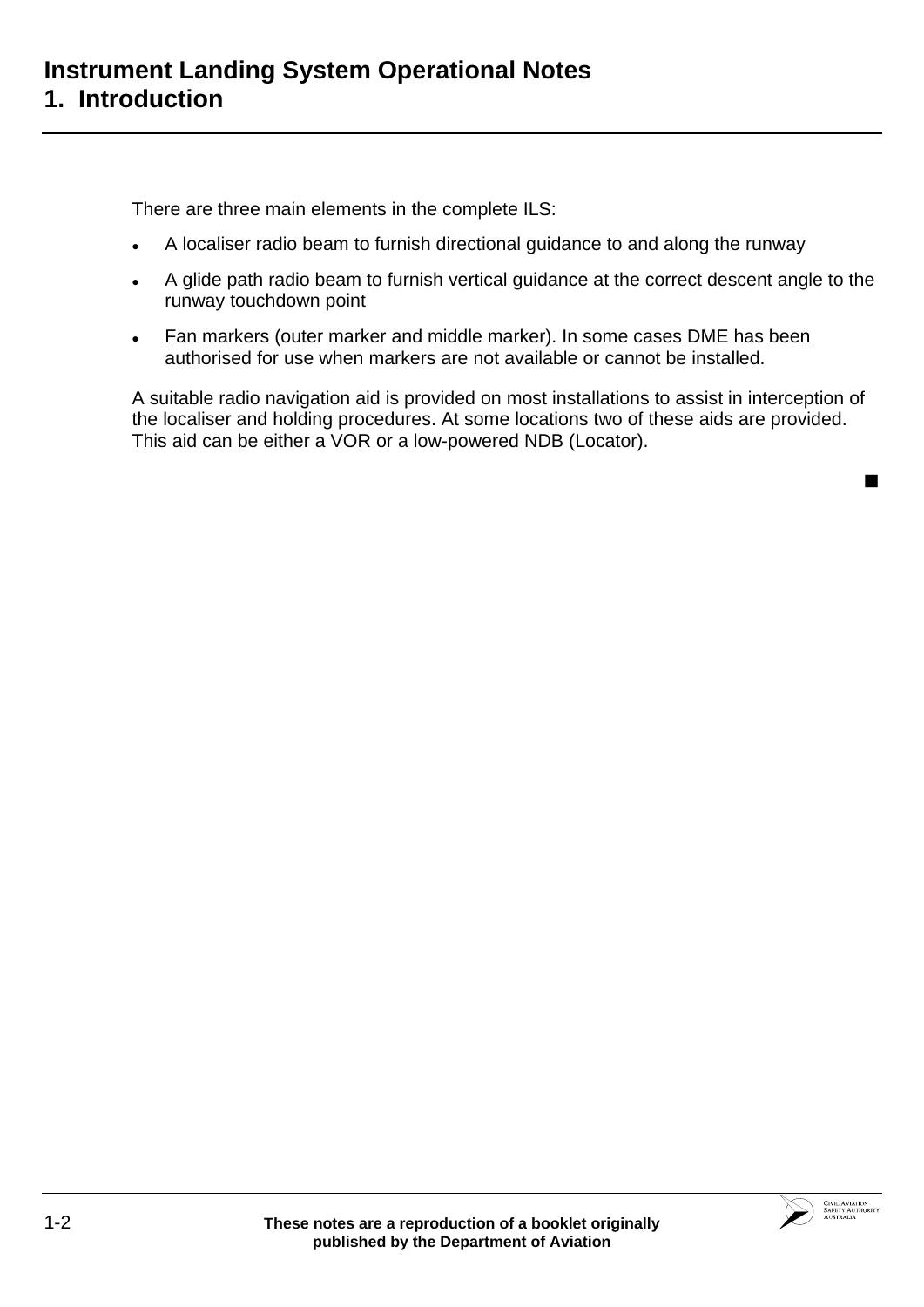*Figure 2* is a diagram of a basic ILS installation. The localiser transmitters radiate field patterns of 90-hertz and 150-hertz modulated energy on opposite sides of the instrument runway centreline to provide a course for guidance in azimuth. The 150-hertz modulation is always on the right looking towards the runway from the outer marker and is known as the 'blue sector'. The left side is modulated at 90-hertz and is known as the 'yellow sector'. The course line (on-course) is a locus of points of equal 90-150-hertz modulation. It is aligned along the runway centreline extended in both directions and may be separated at the localiser antenna into a front course and a back course. In order to obtain the quality in the front course of the localiser necessary for CAT I and higher, a back course is not radiated in Australia.

Glide path equipment radiates field patterns of 90-and 150-hertz modulated energy to provide a path for approach slope guidance. The field patterns are orientated so that a preponderance of the 150-hertz energy lies below the glide path and a preponderance of the 90-hertz energy is above the glide path. The line of the glide path (on-path), similar to the localiser course line, is a locus of points of equal 90-and 150-hertz modulation and is aligned at the correct approach angle for descent to the runway touchdown point.

*Figure 3* illustrates the radiation patterns of the localiser and glide path.

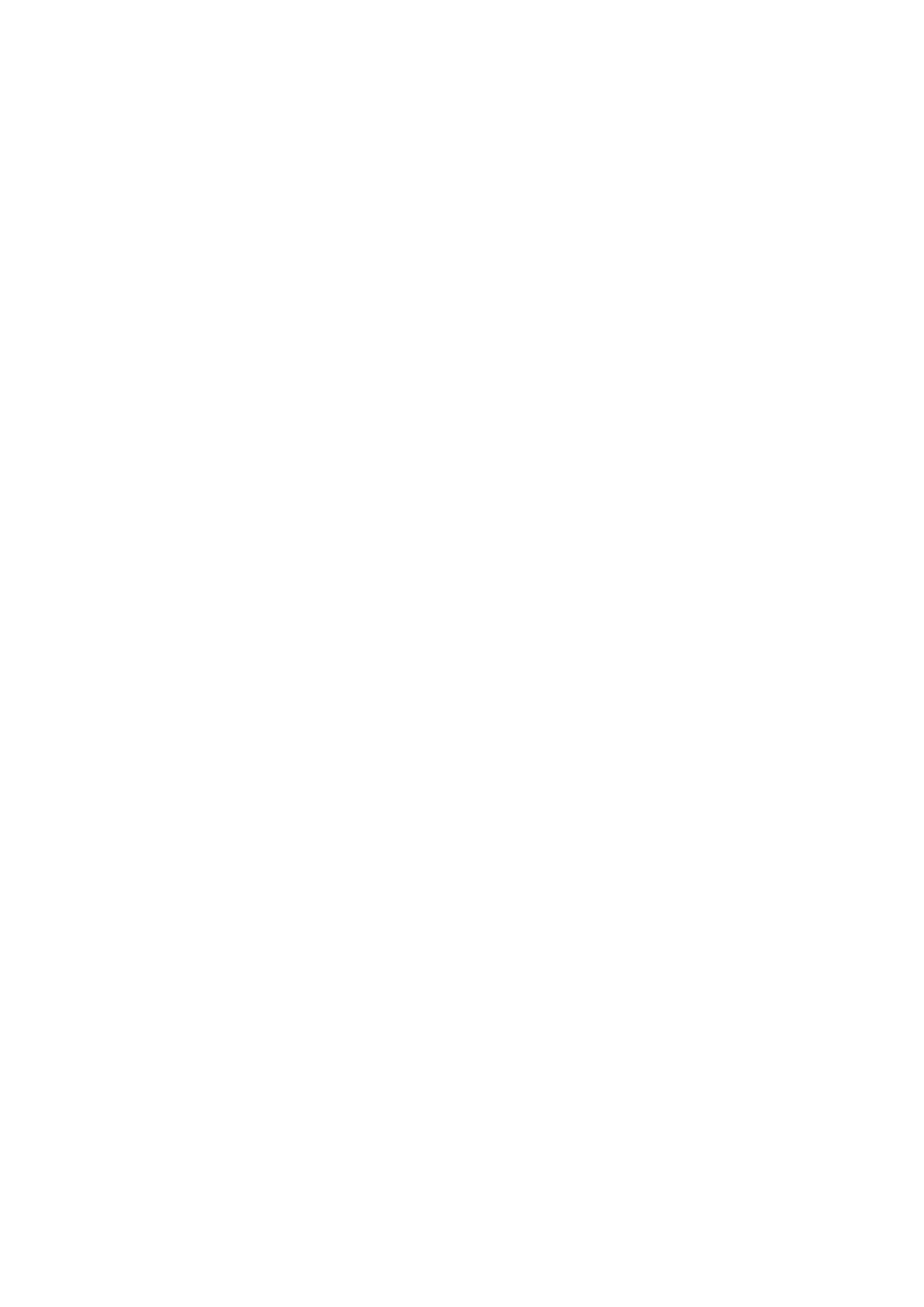## **Instrument Landing System Operational Notes 3. Ground Equipment 3.1 Localiser**

The localiser aerial is on the runway extended centreline at the opposite end to the approach end, at a distance which ensures that it lies below the runway take-off obstruction clearance plane. The transmitter building is usually located 100–120 metres to the side of the aerial. The field pattern radiated by the localiser is illustrated in *Figure 3* with the course line lying along the extended runway centreline. The localiser beam 'width', as it is interpreted by the travel of the localiser needle on the aircraft cross pointer indicator from full deflection in the blue sector (150-hertz) to full deflection in the yellow sector (90 hertz) is normally 5° for uncategorised systems and all other systems are adjusted to 210 metres wide at the landing threshold.

Total width in terms of degrees will depend on position of aerials and length of runway. The equipment is designed to provide a usable on-course signal at a minimum distance of 25 nautical miles from the runway at a minimum altitude of 2,000 ft above the threshold. Each localiser is identified aurally by a coded designator consisting of three letters, the first of which is the letter 'I'. The transmitters are usually duplicated, with an automatic changeover facility from primary to secondary equipment in the event of failure or malfunction.

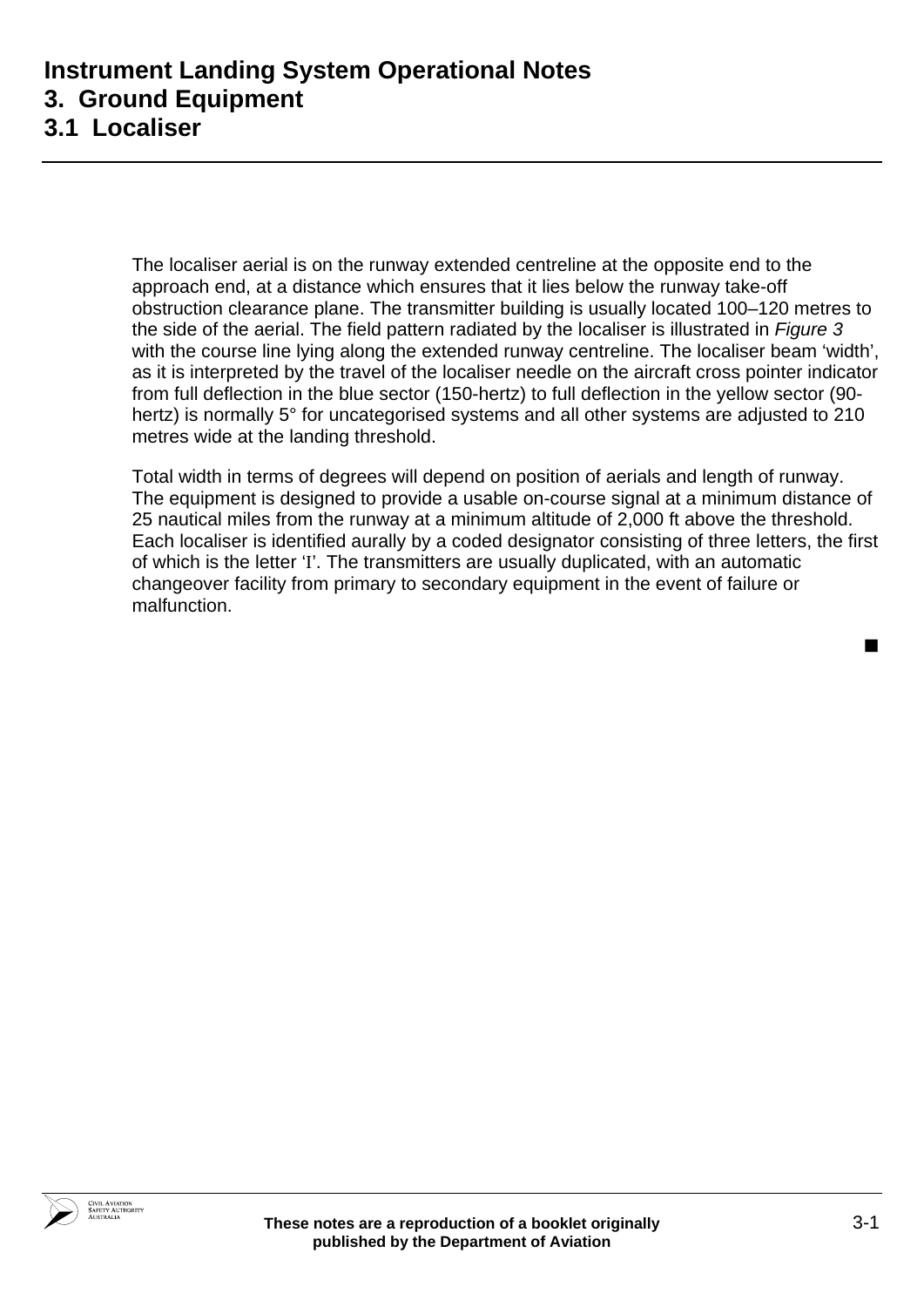The transmitter buildings and glide path aerial are in close proximity and are usually located approximately 225–380 metres from the approach end and 120–210 metres to the side of the runway centreline. The field pattern radiated by the glide path equipment is illustrated in *Figure 3*, with the on path line set at an angle of 2½ to 3° from the touchdown point on the runway. The glide path 'width' as it is interpreted by the travel of the glide path needle on the aircraft cross pointer indicator from a full 'fly-up' indication to a 'fly-down' indication, varies from 1° to 1.5°. There is no sector colour identification associated with the glide path. The transmitters are duplicated, with an automatic change-over facility from primary to secondary equipment in the event of failure or malfunction.

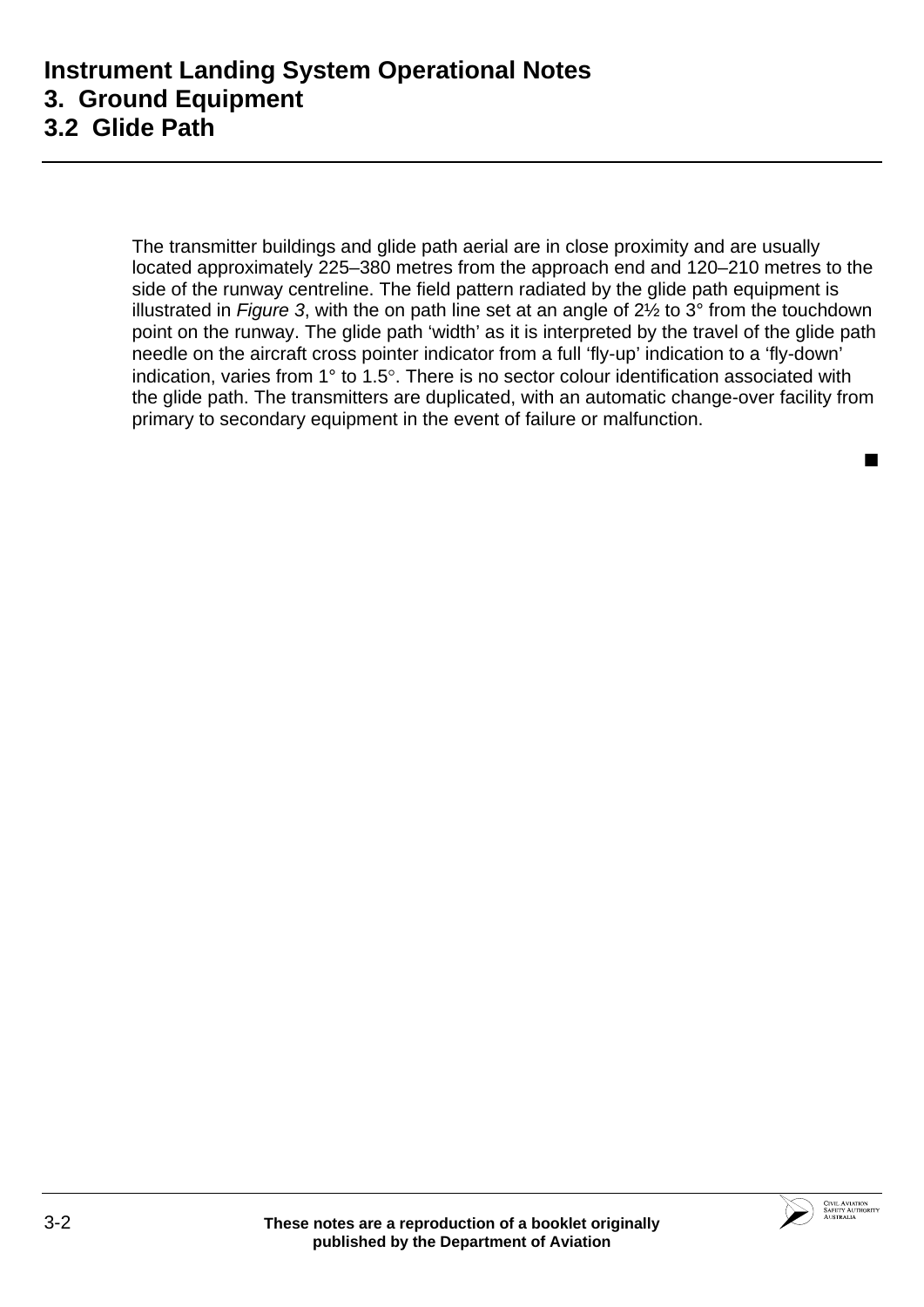The marker beacons used with the ILS are low powered, operate on a frequency of 75 MHz and radiate a fan shaped field pattern. There are usually two marker beacons:

#### *Outer Marker*

The outer marker is located approximately 3.9 nautical miles from the runway threshold and is aligned across the front beam of the localiser. Its purpose is to provide height, distance and equipment functioning checks to aircraft on final approach. It is modulated at 400-hertz and keyed to transmit dashes continuously at a rate of two per second.

#### *Middle Marker*

The middle marker, also a fan marker, is aligned across the front beam of the localiser and is situated approximately 1050 metres from the runway threshold. Its purpose is to indicate the imminence, in low visibility conditions, of visual approach guidance. This marker is modulated at 1300-hertz and keyed to transmit alternate dots and dashes.

Some overseas installations utilise a third marker beacon (inner marker) which is modulated at 3000-hertz, identified by a keyed continuous signal of six dots per second and is located 75–450 metres from the runway threshold. There are no inner markers associated with ILS installations in Australia.

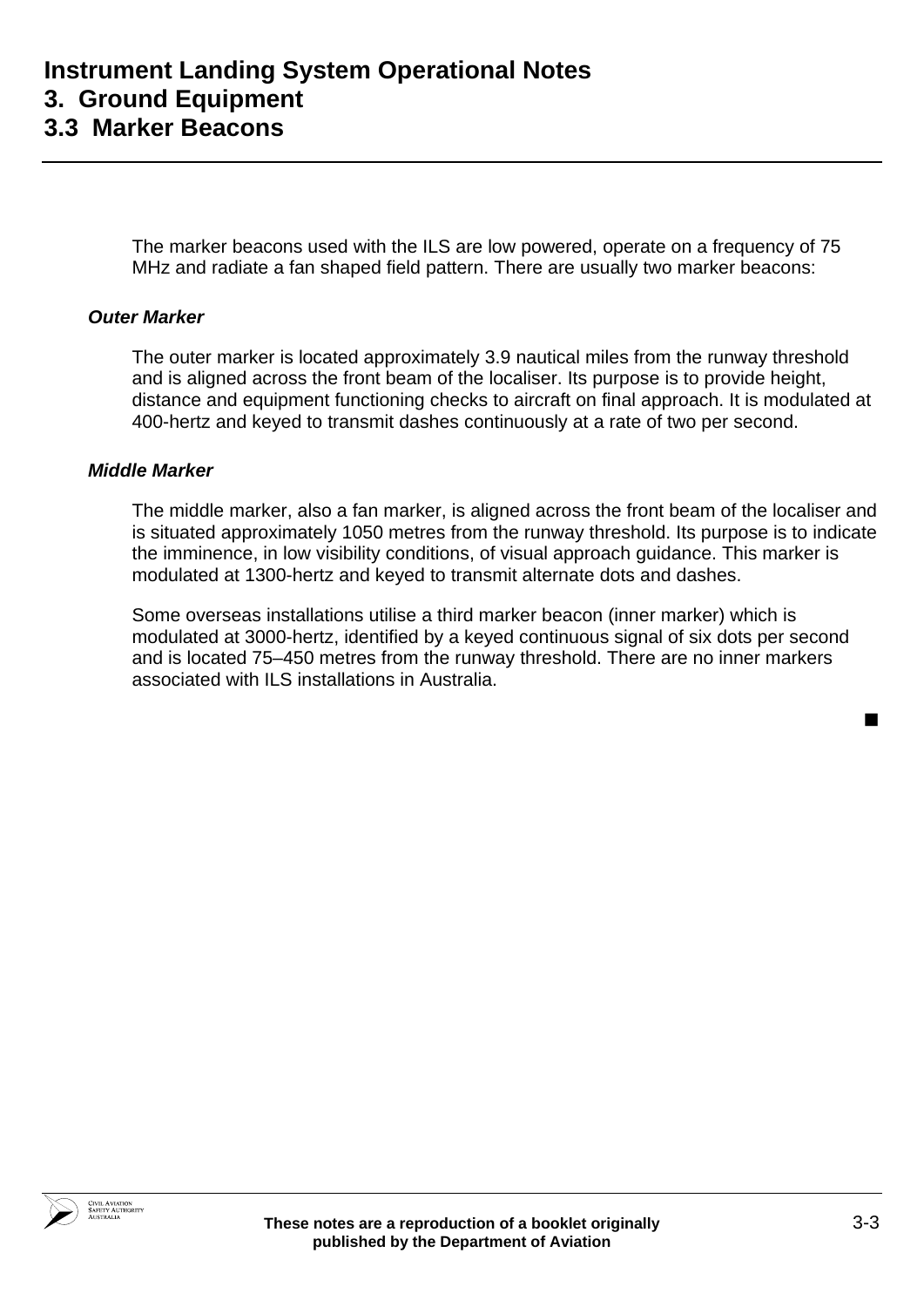The localiser, glide path and marker beacons are monitored. Actuation of a particular monitor will result in the automatic change-over to the second equipment of the component concerned or the component will 'close down'.

The localiser monitor will be actuated if any of the following conditions occur:

- Shift of the 'on-course' line from the runway alignment by more than a specified amount. For equipment up to CAT I this is 10.5 metres, for CAT II, 7.5 metres and for CAT III, 3 metres, measured at the landing threshold
- Reduction of power output below a usable level
- A change in sensitivity of 17%. A decrease in sensitivity produces an increase in course width and an increase in sensitivity shows a narrowing of the course.

The glide path monitor will be actuated if any of the following conditions occur:

- Shift of the glide path angle by more than  $0.1^\circ$  or if the bottom edge of the beam shifts by more than 0.1°
- Reduction of power below a usable level.

The marker beacon monitors will be actuated by any failure of the modulation or keying, or by reduction of power below a usable level.

The tower controller has available a continuous visual indication of the state of each component of the ILS on a monitor panel and is given warning of failures by a system of lights and audible signals.



■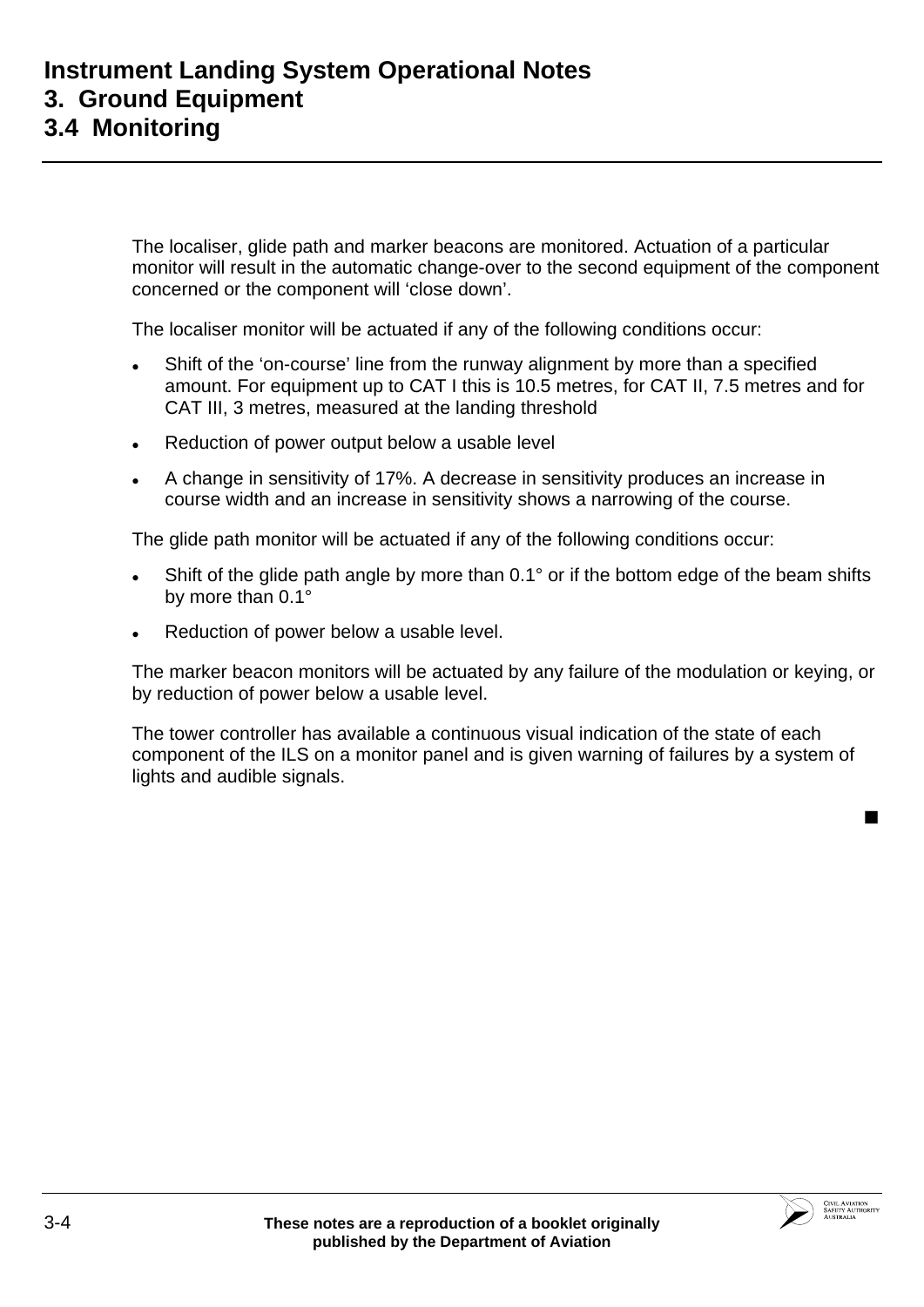The advent of CAT II and higher ILS requires an increase in the amount and quality of airborne equipment. This extra equipment is in addition to that previously carried. There has been no change in the basic airborne equipment for ILS use other than receiver sensitivity and reliability. Most of the additional equipment has been added to allow automatic approach, overshoot or landing and is only utilised in conjunction with a duplex (two system) or triplex (three system) auto pilot.

There are several different types of airborne equipment and installations vary with different types of aircraft. Basic components of a simple installation, however, are listed in the following paragraphs.

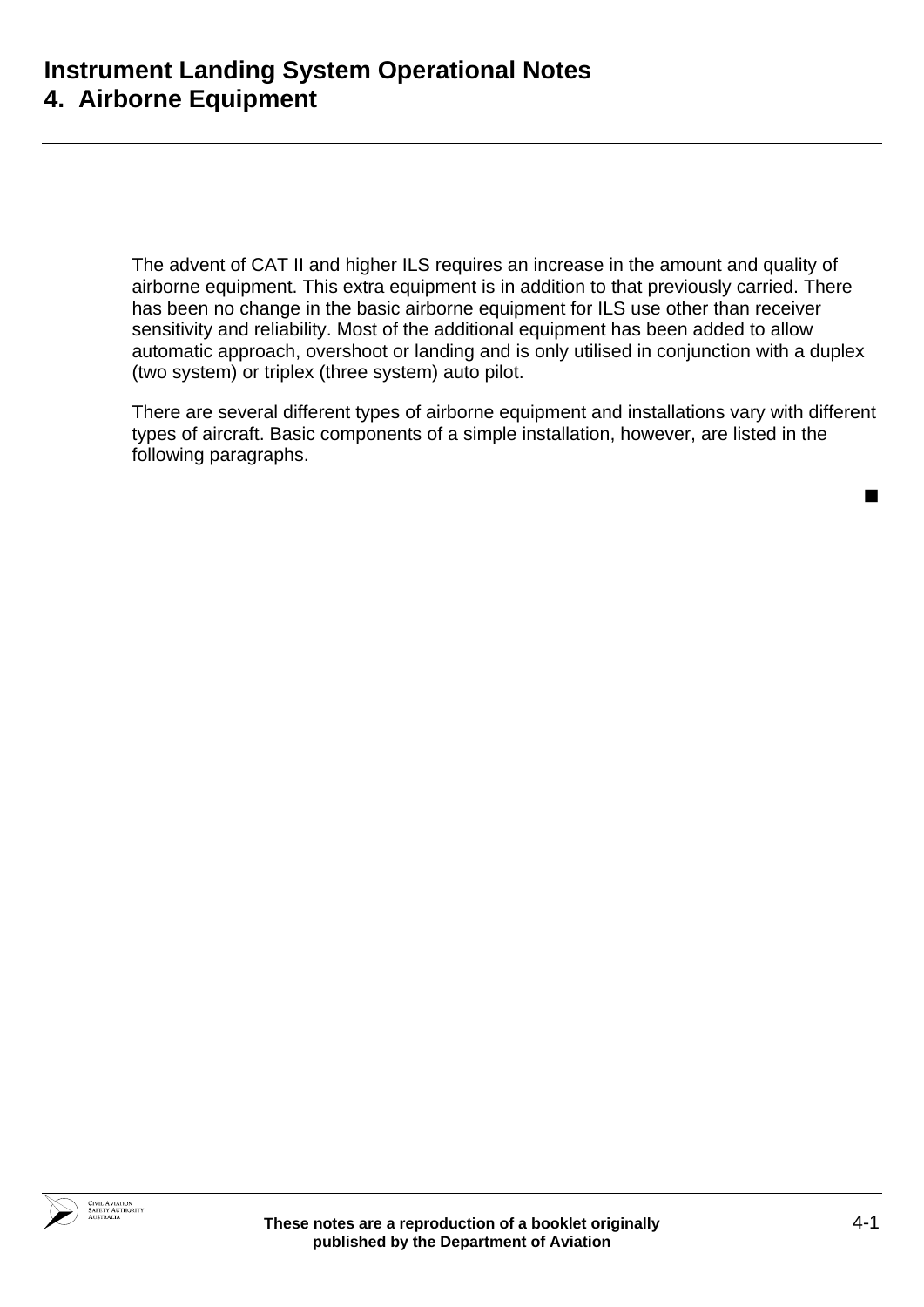## **4.1 Receivers**

The localiser, glide path and sometimes the marker beacon and DME receivers are actuated by the one control unit. Every localiser frequency has a corresponding glide path frequency. This pairing of the localiser and glide path frequencies is determined by ICAO and is an internationally accepted standard. The glide path receiver automatically tunes to the correct frequency when the localiser frequency is selected on the control unit. When DME is used in lieu of markers, it is similarly automatically tuned. Examples of localiser frequencies with their paired glide path frequencies and DME channels are listed below:

| <b>Localiser Frequency</b> | <b>Glide Path Frequency</b> | <b>DME Channel</b> |  |
|----------------------------|-----------------------------|--------------------|--|
| 109.3 MHz                  | 332.0 MHz                   | 30x                |  |
| 109.5 MHz                  | 332.6 MHz                   | 32x                |  |
| 109.7 MHz                  | 333.2 MHz                   | 34x                |  |
| 109.9 MHz                  | 333.8 MHz                   | 36x                |  |

The output of the localiser receiver is separated into 90-hertz and 150-hertz components by bandpass filters and after being rectified the two voltages are applied to the vertical needle of the cross pointer indicator. On aircraft with more than one VHF navigation receiver switching is provided to allow the pilot to connect any of the receivers to his indicator.

The glide path receiver output is also separated into 90-hertz and 150-hertz components, rectified and the voltages applied to the horizontal needle of the cross pointer indicator. There is no audio identification signal associated with the glide path (*Figure 3*).

The output from the marker beacon receiver actuates the appropriate marker beacon lamps and provides an identifying audio signal.

Radio altimeter receiver output information is presented on an appropriate instrument on the pilot's instrument panel. The radio altimeter is normally only used for auto pilot coupled approaches.

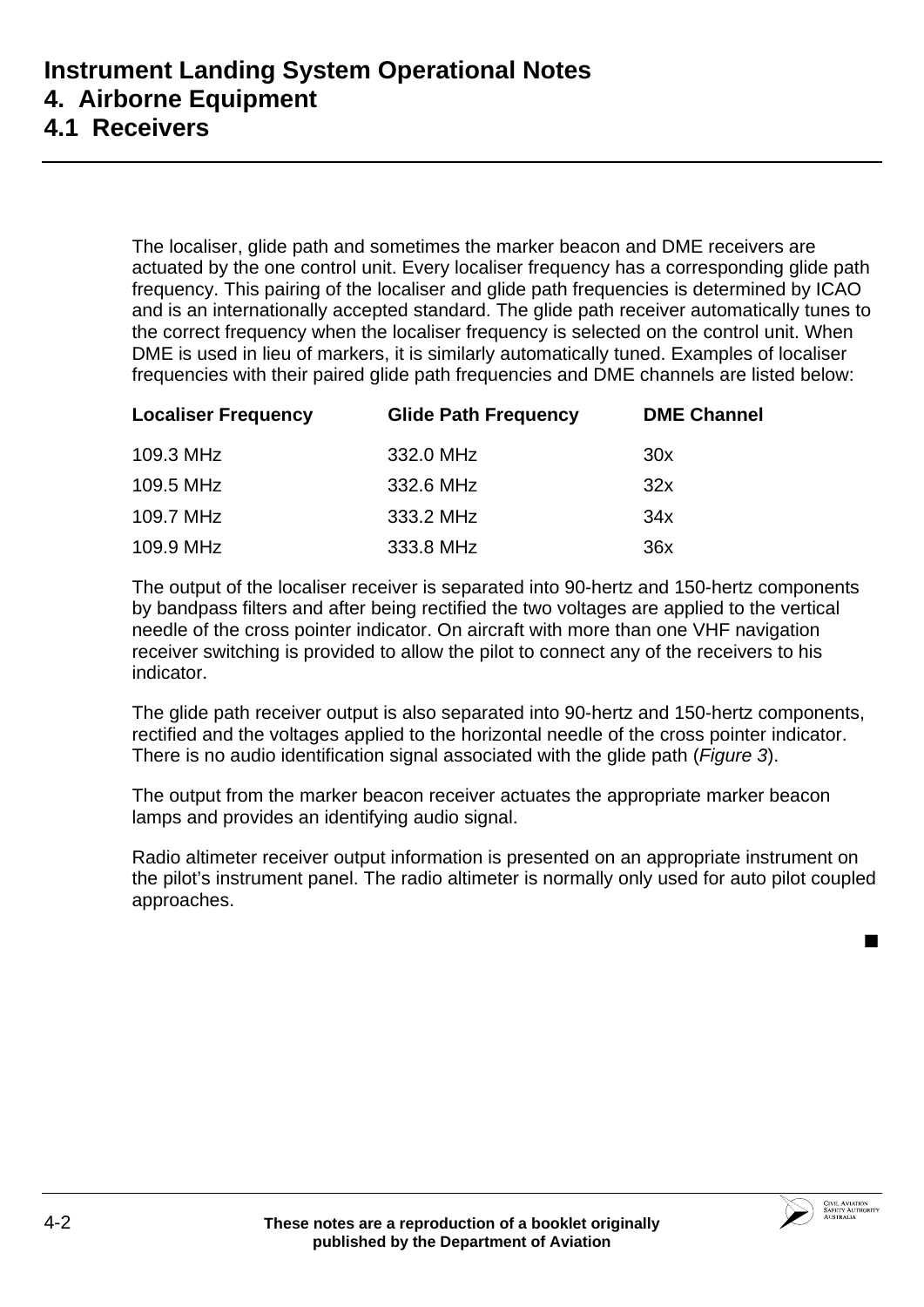On most modern high speed aircraft flush or recessed localiser aerials are normally located in the vertical stabiliser. The same aerial may feed two localiser receivers; the aerial system and receivers are generally used for VOR also. If a third localiser receiver is installed its aerial is generally located in the nose section, typically within the radome provided for weather radar.

The glide path receiver aerial is normally located on the nose of the aircraft or within the radome. On very large aircraft, or those which land with an unusually high nose attitude, locating the glide path aerial on the nose may result in the wheels being too low over the threshold. In this case the aerial may be located on the underside of the aircraft or on the landing gear so that correct wheel height guidance is obtained.

The radio altimeter aerial is of the flush mounted type usually situated underneath the aircraft with an unobstructed 'view' downwards.

Marker beacon aerials are also of the flush variety and are also mounted underneath the aircraft.

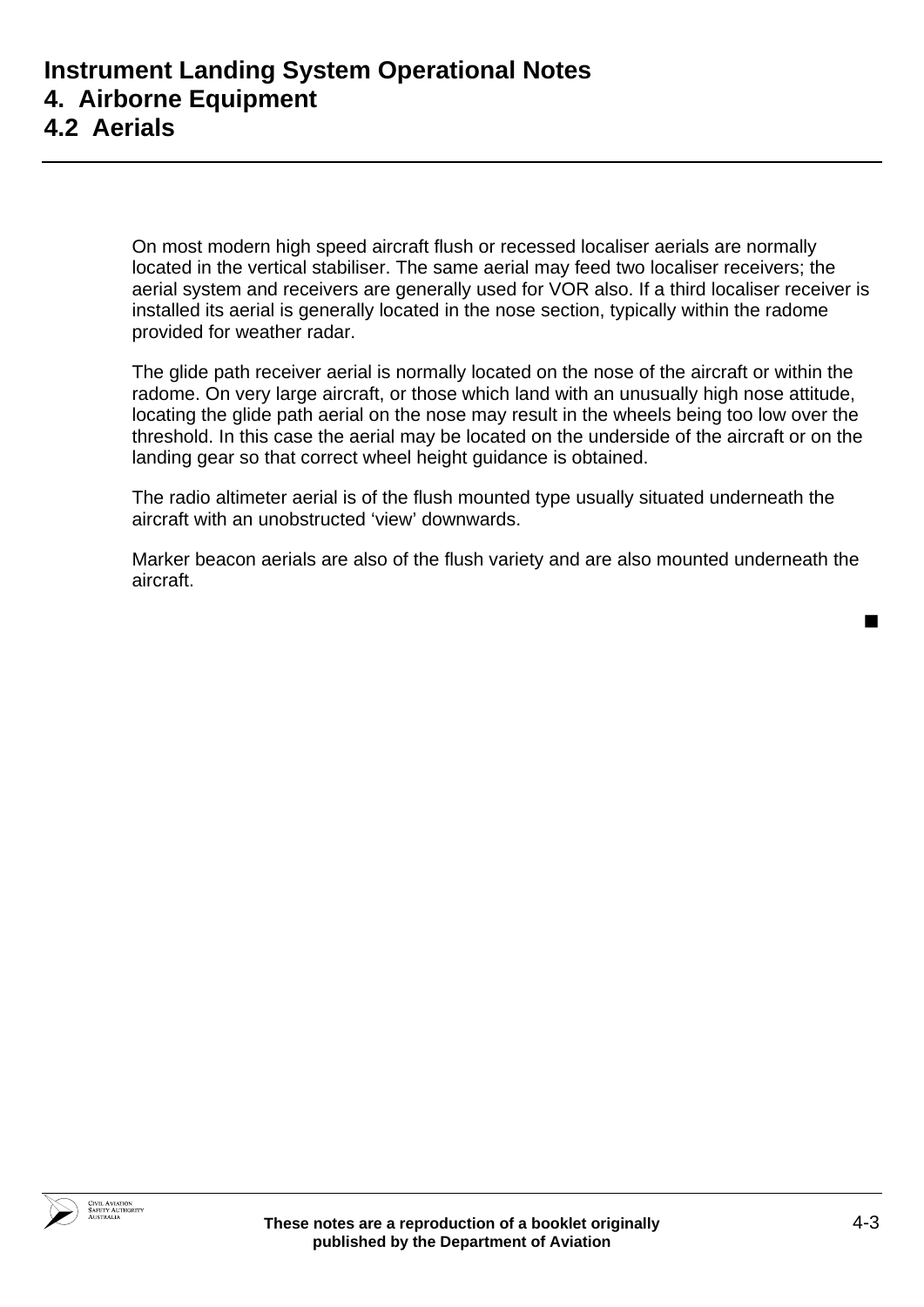There are a number of different types of ILS indicators in operational use. A description of a basic type of cross pointer indicator is given in this section to best illustrate the function of the instrument. The cross pointer indicator is a special type of meter, which is located on the instrument panel in easy view of the pilot.

The indicator is constructed with two needles. The localiser needle is pivoted on the top of the dial and swings in pendulum fashion from left to right. The glide path needle is pivoted at the left side of the dial and swings up and down.

The stationary scale on the instrument is marked with a target circle in the centre of the dial, and four radial rows of four dots each, extending up, down, left and right from the circle (*see Figure 4*). The perimeter of the target circle is the 'first dot' position. These markings serve to divide the scale of the instrument into equal vertical and horizontal spaces. At the bottom of the dial the left side of the scale is marked with blue, the right side with yellow.

### *Localiser Indications*

The localiser (vertical) needle indicates, by deflection, the colour area of the sector in which the aircraft is flying. If the aircraft is flying in the blue sector of the localiser, the vertical needle will be deflected into the blue area of the indicator. Conversely, if the aircraft is flying in the yellow sector, the needle will be deflected into the yellow area of the indicator. When the aircraft is directly on the localiser course, the needle will be centred vertically across the circle in the middle of the dial. **Regardless of the position or heading of the aircraft, the localiser needle will always be deflected in that colour area in which the aircraft is flying.**

Movement of the needle is very sensitive and will give a full scale deflection (5 dots) when the aircraft is approximately 2½° to either side of the on-course. This high sensitivity permits the use of the indicator for accurate runway directional guidance.

### *Glide Path Indications*

The glide path (horizontal) needle indicates, by deflection, the position of the glide path in relation to the aircraft. When the aircraft is above the glide path, the horizontal needle is deflected **downward**. Conversely, when the aircraft is below the glide path, the needle will be deflected **upward**. When the aircraft is directly on the glide path, the needle will be centred horizontally across the circle, in the middle of the dial. The glide path course is much sharper than the localiser, measuring less than 1.5° from full 'fly up' to full 'fly down' on the instrument.

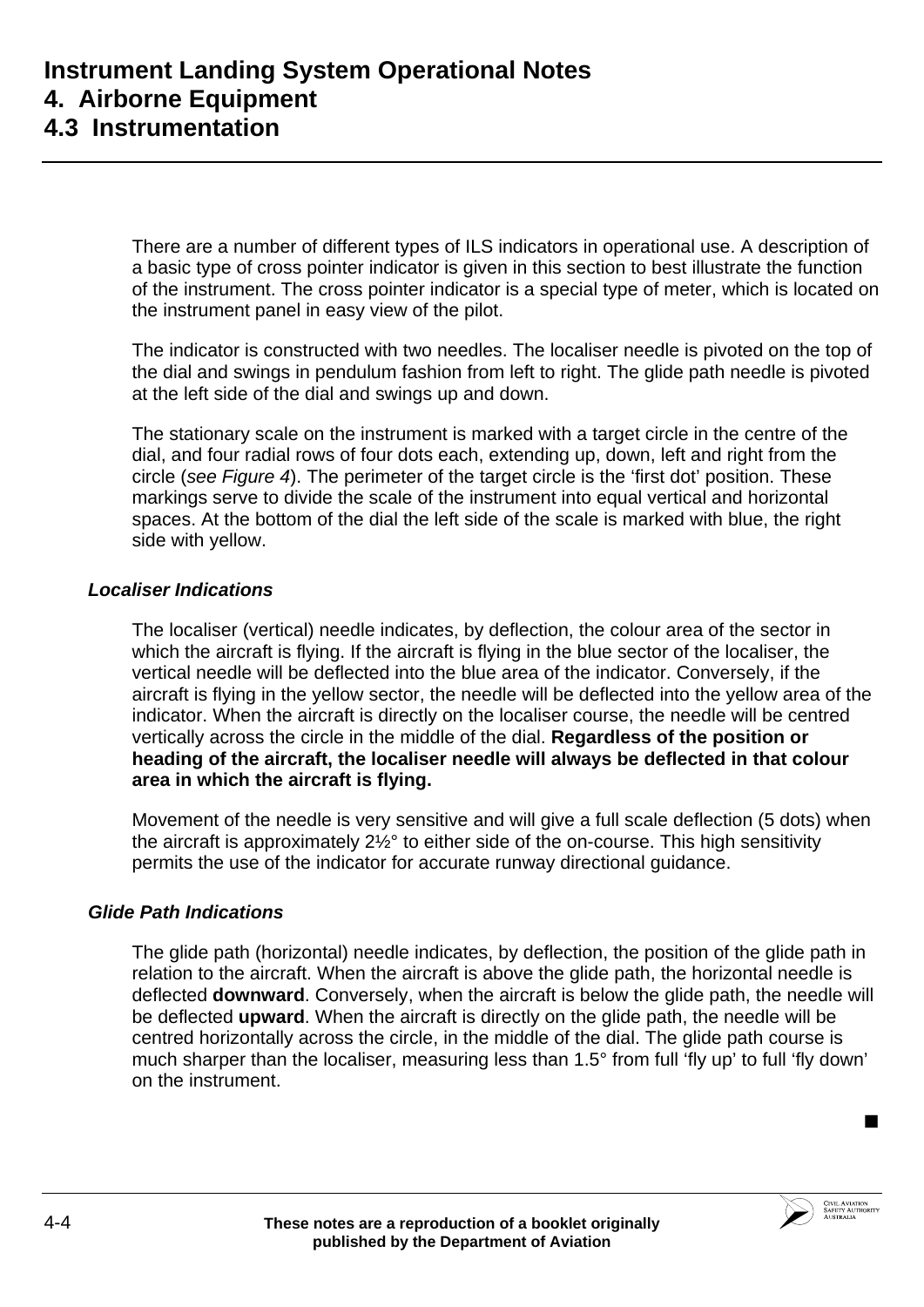# **Instrument Landing System Operational Notes 4. Airborne Equipment 4.4 Cross Pointer Flag Alarm**

Two tiny meters are installed within the case of the cross pointer indicator. Only a current sufficient to operate the localiser or glide path needle will suppress the flag alarm and hold it out of sight beyond the rim of the dial. The flag alarm, a small red tag, with the word 'OFF' clearly inscribed, will move across either the localiser needle or the glide path needle when:

- A usable signal is not being received from the ground equipment
- Either receiver is malfunctioning to such an extent that the output is not sufficient to hold the flag alarm out of sight.

*Figure 4* illustrates the flag alarm.

NOTE: The localiser or glide path should only be used for an instrument approach when the associated flag alarm is fully suppressed.

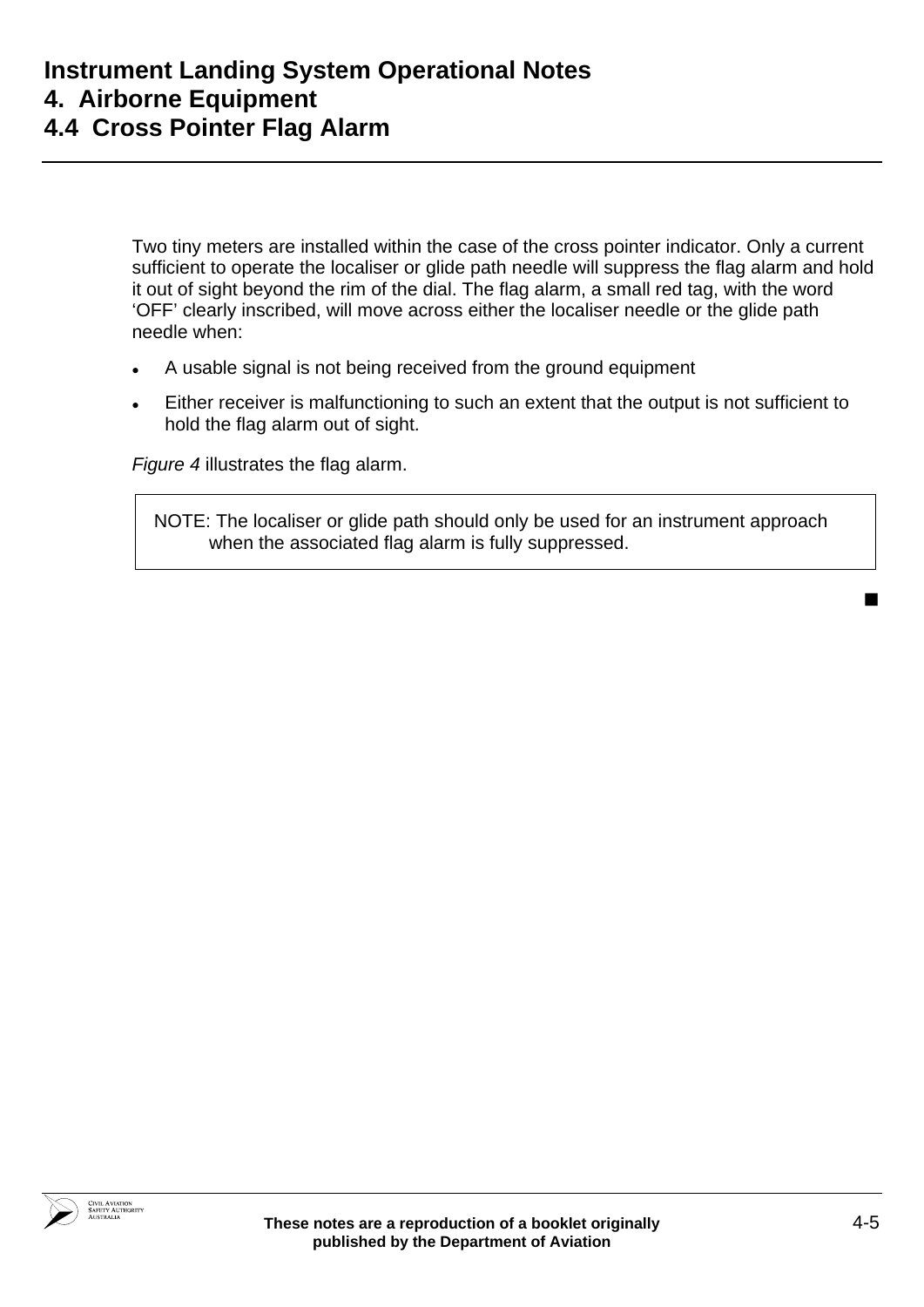The marker receiving installation used with the 75 MHz ground marker beacons comprises three basic elements:

- a. Receiver
- b. Indicator
- c. Aerial.

#### *Receiver*

The receiver unit, which is fixed-tuned to the frequency of 75 MHz, feeds the signal received from the marker transmitter through conventional superheterodyne circuits to the aircraft intercommunication system for aural reception of the modulation tones and to the visual circuits where the modulation tones are fed through special filters to the indicating lights. The filters allow the signal to actuate only the light associated with the one modulation tone. For example the blue light is actuated by only a modulation tone of 400 Hz, the amber light by a tone of 1300 Hz, and the white light by a tone of 3000 Hz. Thus markers may be identified visually as well as aurally.

#### *Indicator*

Three lights are provided, blue, amber and white, which are actuated by the 400 Hz, 1300 Hz, and 3000 Hz modulation tones respectively. As the modulation tones identify the type of marker, the lights are designated in the following manner:

Blue (400 Hz Tone)—'Outer' (Marker for Ils)

Amber (1300 Hz Tone)—'Middle' (Marker for Ils)

White (3000 Hz Tone)—'Airway' and 'Z' (Also Inner Marker for Ils) Not used in Australia.

The 'HI-LO' switch shown in *Figure 1* allows a choice of two sensitivity settings of the marker receiver. When the switch is in the 'HI' position, the receiver is in its most sensitive condition and it is in this position the equipment is normally operated. Changing the switch to the 'LO' sensitivity position decreases, by approximately one half, the time that the signal may be received.



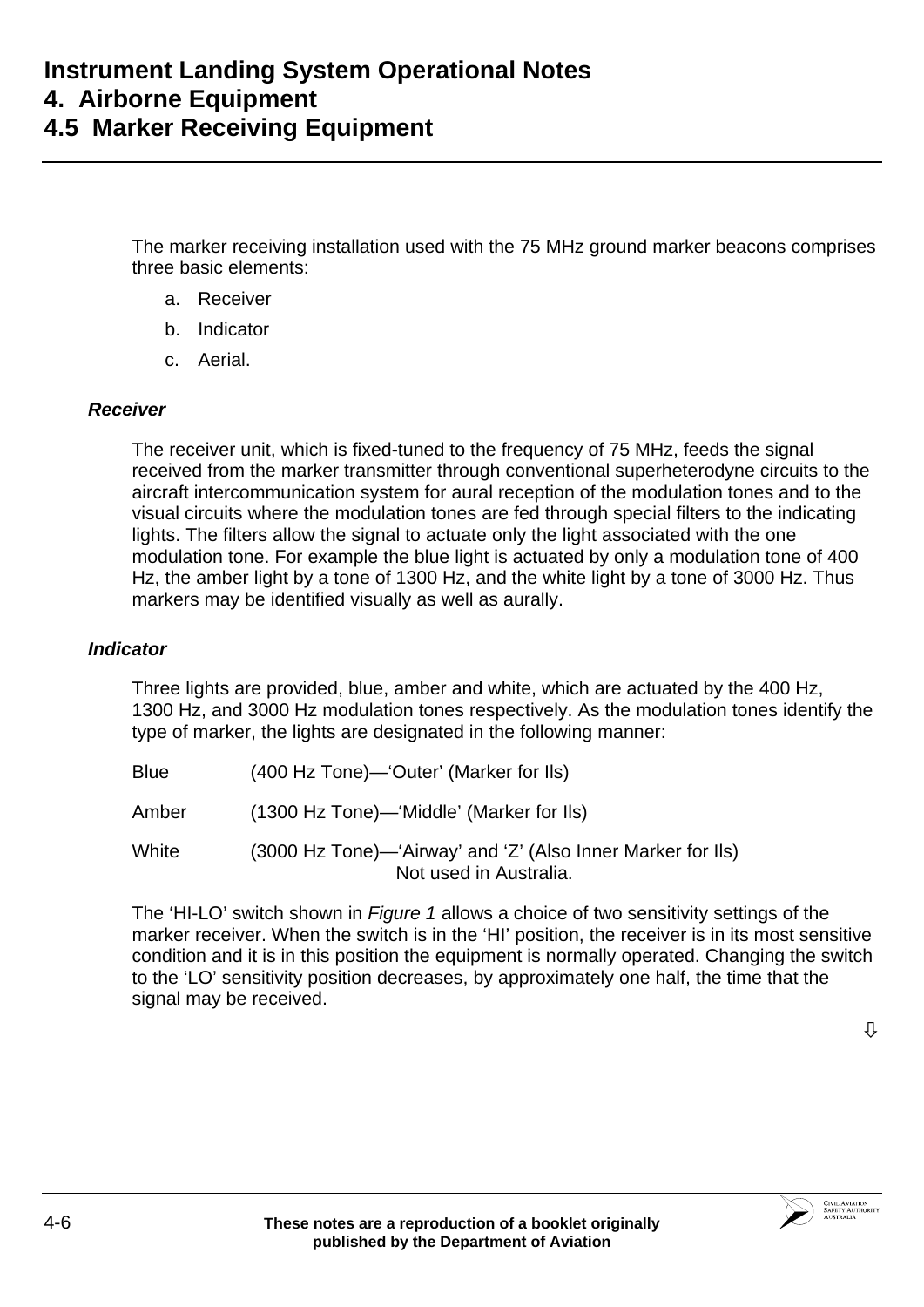# **Instrument Landing System Operational Notes 4. Airborne Equipment 4.5 Marker Receiving Equipment**



*Figure 1. Marker Indicator* 

The 'day-nite' switch allows the lamp brilliance to be adjusted to suit individual requirements. Normally the switch is placed in the 'day' position for flights in daylight and 'nite' for night flying.

The marker receiver is not normally provided with a separate audio volume control: adjustment of level is normally made on the volume control in the selector box.

## *Aerial*

The marker beacon receiver aerial is in most cases mounted on the underside of the fuselage or wings of the aircraft in a position clear of all other aerials and obstructions. In some aircraft an aerial in a boat shaped housing is used, whilst other installations use an aerial recessed flush with the skin of the aircraft.



 $\blacksquare$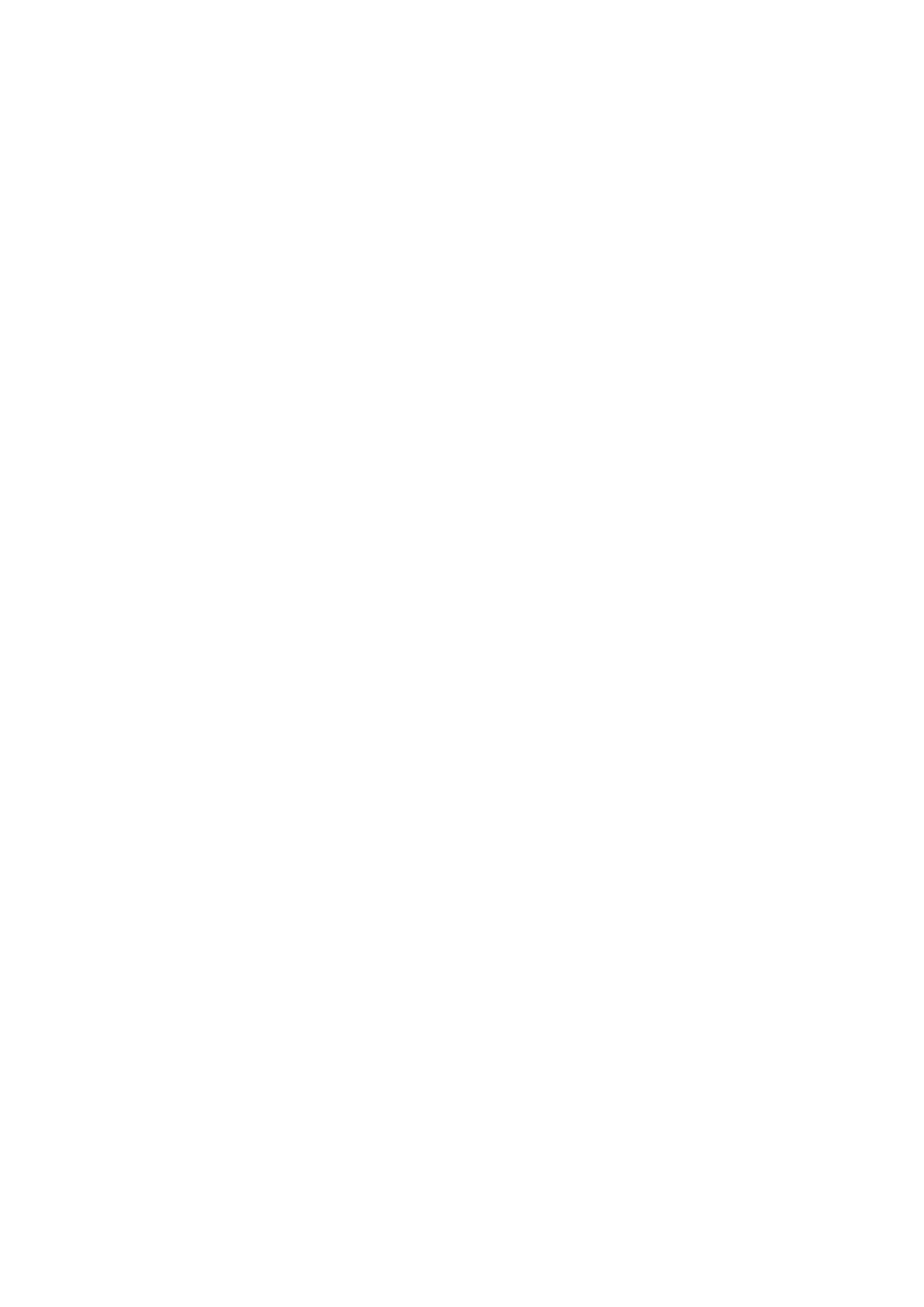- 1. Carefully study the appropriate ILS approach chart before committing the aircraft to an ILS holding pattern or approach.
- 2. Ensure that equipment indications are normal and that the flag alarms are not visible before committing the aircraft to holding or final approach.
- 3. Identify the ILS aurally and select the marker beacon aural switch for aural identification before commencing final approach.
- 4. Check the aircraft altitude on reception of the marker beacons with the altitudes given on the ILS approach chart. This will provide a check that equipment is functioning normally.
- 5. Remember that a 5 dot indication either from the glide path or localiser course, at the outer marker, represents a greater physical displacement of the aircraft than at the middle marker (see *Figure 2*). In other words, the 'sensitivity' of the glide path and localiser increases as the aircraft approaches the runway threshold.
- 6. Major corrections to flight path should not be attempted after passing the outer marker. The approach should be discontinued if major corrections to the flight path are required at this stage.
- 7. Momentary fluctuations of the localiser needle may be caused by another aircraft taking off over the localiser aerials. Similarly, fluctuations of the glide path needle may be caused by a preceding landing aircraft.
- 8. If a visual reference has not been established at the authorised minimum, commence a missed approach without delay.
- 9. On a back beam approach or when outbound on a front beam, the localiser needle will still indicate the sector in which the aircraft is flying; but needle movement, in relation to aircraft heading corrections, will be reverse to the movement of the needle on a normal front beam approach.
- 10. On a back beam approach, the localiser aerials are situated at the landing end of the runway and, in the final stages of the approach, the localiser needle movements will be more 'sensitive' than on the front beam approach.
- 11. If any doubt exists about the normality of any component of the ILS, check with the tower controller **before** commencing the final approach.
- 12. With modern localisers course reversals will be experienced outside a sector approximately 45° either side of the course centreline. Before commencing the approach check aircraft on centreline by reference to other aids.

### **As with any other skill, perfection in flying the ILS is acquired with practice.**

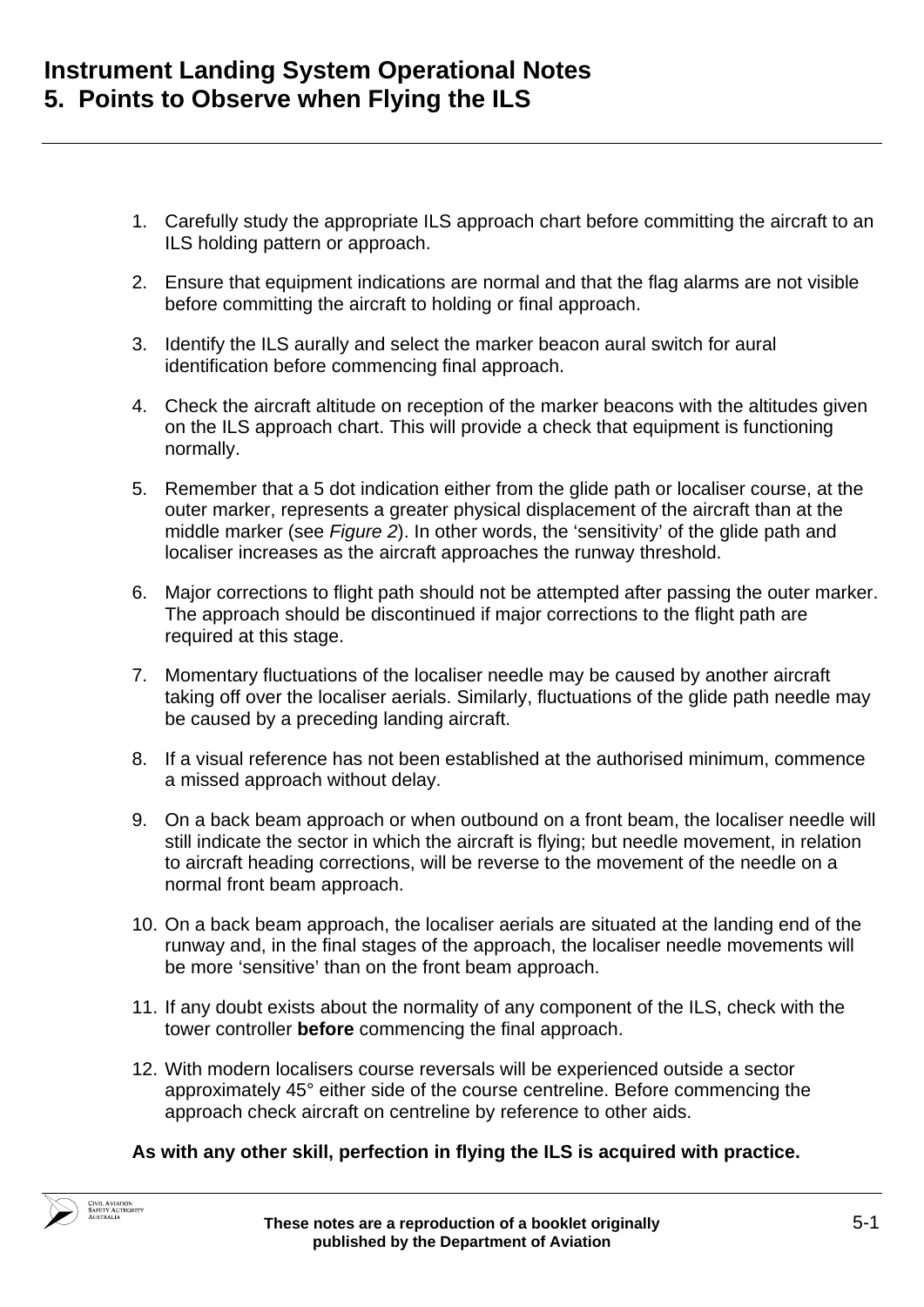# **Instrument Landing System Operational Notes 5. Points to Observe when Flying the ILS**



5-2 **These notes are a reproduction of a booklet originally published by the Department of Aviation**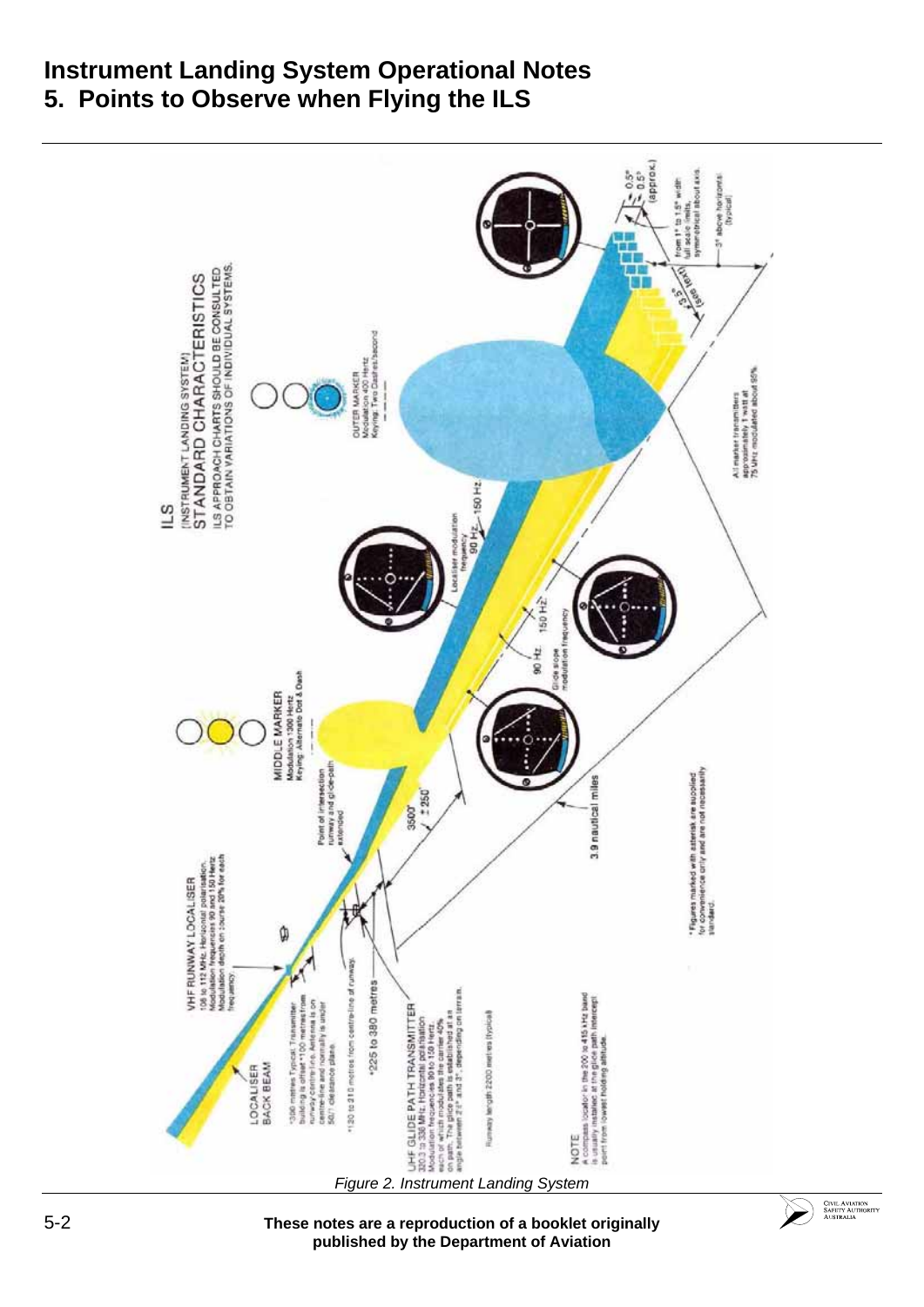# **Instrument Landing System Operational Notes 5. Points to Observe when Flying the ILS**



*Figure 3. Radiation Pattern* 

Ø